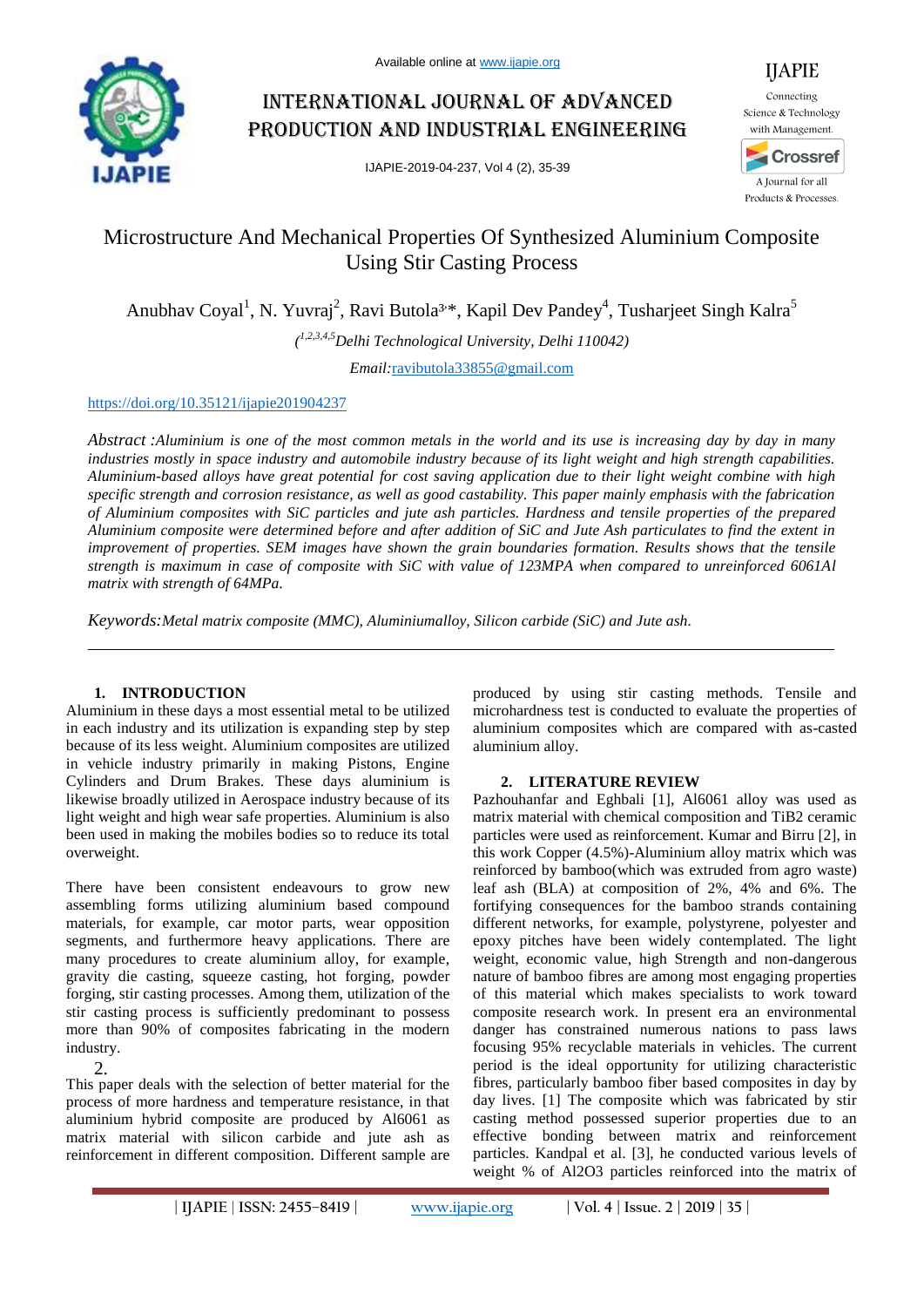aluminium alloy 6061. Kaushik and Rao [4], the two body abrasive wear behaviour of stir cast Al6082–SiC–Gr hybrid composites was studied and compared with Al 6082–SiC composites and Al6082 alloy. Poovazhagan et al. [5], Nano particulates reinforced ceramic metal Nano composite materials have demonstrated gigantic potential in various fields of building because of their high strength to weight ratio, thermal stability and wear resistance. In the present examination, Nano particulate composites were manufactured utilizing the ultrasonic casting process fabricating Al6061 aluminium alloy strengthened with Nano silicon carbide (normal size 50nm) at weight levelsof 0, 0.5 and 1. Das et al. [6], The significant point of this present paper is to create MMC via activated charcoal powder (micron size) as a reinforcement into the metal matrix of titanium carbide to produce intermetallic of TiC in Al-Cu alloy matrix. Amouri et al. [7], In this research, using stir casting process the composites of A356-nano SiC (0.5 and 1.5wt%) and A356-5wt% of micro SiC

.Moses et al. [8], In this study Stir casting was used to produce Al6061/15%TiC (mass fraction) Aluminium matrix composites (AMCs). Ravi et al. [9], In this Study Aluminium Matrix Composites (AMCs) are the competent material in the industrial world. An effort has been made using stir casting method to fabricate Boron Carbide (B4C) of average particle size 25  $\mu$ m with different weight percentages as a reinforcement into the Aluminium Matrix (Al6061). Koli et al. [10], In this paper, using ultrasonic assisted stir casting with nano Al2O3 particles with average size 40 nm and various weight percentages of 1.0, 1.5, 2.0, 2.5, 3.0, 3.5, 4.0reinforced into Al alloy of Al6061and evaluating various mechanical properties has been investigated. Anshul et al. [11], This paper presents with the consequences of Friction Stir Processing on different alloys like Mg-4Y3Nd(WE43), Mg-ZrSiO4-N2O3, Al-Si hypoeutectic A356 alloy, 5210 steel (WC-12% CO coated). Ravi et al. [12], In this paper these different effects and properties are concluded for reinforcing materials such as Silicon Carbide, Graphite, Fly ash, Rice husk ash and boron halide. It has been reported that there is an improvement in the properties of hybrid composites so formed on addition of these reinforcing materials to aluminium composites. Ravi et al. [13], In this paper, we are trying to develop Hybrid matrix composite (HMMC) reinforced with natural fibres which include Rice Husk Ash (RHA), Ground Nut Ash (GSA), and other reinforcement like SiC, Graphite. The results obtained from this study will help us to decide that in what proportion of the various reinforcement should be mixed. Vaibhav et al. [14], The main moto of this paper review is to determine the optimum machining parameters in CNC turning of HMMC using different algorithms and techniques. Namrata et al. [15],

This paper tells the current status of in-situ AMMCs fabrication through FSP technique. The main aim of this Paper is to review and summarize various systems of in-situ AMMCs fabrication such as Al- Transition metals (TM), Al-Metal oxides (MO), and Al-Salt reaction systems, at various operating conditions and FSP parameters and their effects on resultant microstructure and final properties.

From the above literature review, it is observed that in Synthesis of Casted composites, stirred rotational speed (rpm), temperature range have both good and bad effects. It is also observed that mostly the reinforcement taken are metallic powders and much research is done on SiC. Machine parameters considered during Stir Casting are Stirred rotational speed (rpm), temperature range, stirring time, preheating temperature out of these, Stirrer speedand temperature range have major effect during Stir Casting.

# **3. EXPERIMENTAL PROCEDURE**

The machine setup of stir casting essentially contains an electric furnace and a mechanical operating stirrer. The electric furnace is of maximum capacity 3kg. The maximum working temperature of the furnace is 1000ºC. The rating of current passing of furnace is single phase is 230V AC, 50Hz. The aluminium alloy (Al6061) is made in the form of small constituents from the bigger rod using shaping machine which weighs about 2.25 kg. The small aluminium constituents are poured into the furnace and heated to a temperature just slight above its liquidus temperature to convert it into the form of semi liquid state (around 650ºC). The mixing of aluminium alloy is done manually for uniformity. Then the reinforcement powder which was heated earlier to a temperature of 500°C is added to semi liquid aluminium alloy in the furnace. Again reheating of the aluminum matrix composite is done until it reaches complete liquid state. Meanwhile argon gas is introduced into the furnace through a provision in it for few minutes. During this reheating process stirring is continuously done through a mechanical stirrer which rotates at a speed ofapprox 150 rpm. The aluminium composite material melts completely to liquid state at the temperature of about 800°C as the melting point of aluminium is about 700ºC. Thus the completely molten aluminium metal matrix composite is poured into the prepared permanent mouldsand subjected to compaction to produce the required specimen. The stir Casting machine setup is shown in Fig. 1.



Fig. 1: Stir Casting Setup

# *A. Silicon Carbide (SiC)*

SiC which is also called as carborundum , is a compound of silicon and carbon with chemical formula ofname SiCas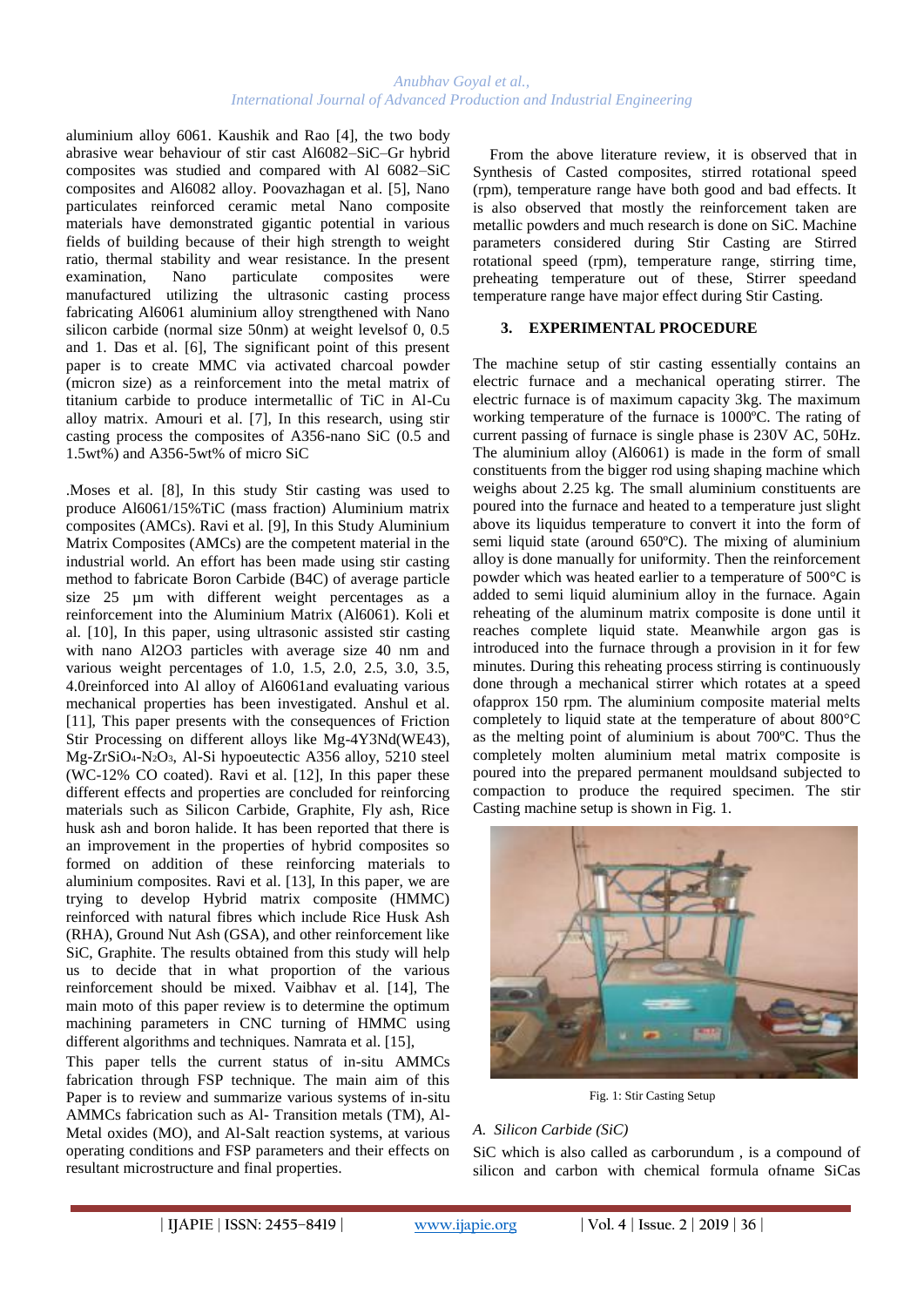shown in Fig.2. It happens in nature as the most rare mineral. SiC powder has been mass-produced since 1893 and can be used as an abrasive. Grains of silicon carbide are bonded together by method of sintering to become very hard ceramics materials whichare mostly used in applications which requires high endurance, such as car brakes, car clutches and ceramic plates in bulletproof vests. SiC with high surface area can be produced from SiO<sup>2</sup> contained in plant material.



Fig. 2: SiC Powder

#### *B. Jute Ash*

Among various natural fibers, jute is widely used natural fiber because of its advantages like easy availability, low density, less production cost and good mechanical properties. For a composite material, its mechanical behaviour depends on many factors such as fiber content, orientation, types, length etc.

Jute ash is prepared with the exterior part of the coconut cover known as jute. The jute was first made dried in the sun rays for 7 days. Dried part is burnt using Camphor balls and jute ash is prepared as shown in Fig.3. The jute ash is then made fine in ball milling.



Fig. 3: Dried jute burning

*C. Process Parameters*

Based on the literature review and number of trials performed, following parameters were considered during Stir Casting to obtain the matrix without any formation of defects.

- Constant Rotational Speed of 200 rpm
- Temperature of range  $650^{\circ}$ C to  $750^{\circ}$ C
- Preheating of SiC for1-2 hours

For each composite, reinforcement particles were preheated to a temperature of  $500^{\circ}$ C and then dispersed into the vortex of molten Al6061 alloy to improve wettability and distribution. TABLE I: SAMPLE COMPOSITIONS

| <b>Sample</b> | <b>Al Alloy</b><br>$6061\frac{6}{6}$ | <b>Silicon</b><br>$Carbide(\frac{9}{6})$ | Jute<br>$ash($ %) |
|---------------|--------------------------------------|------------------------------------------|-------------------|
|               | 100                                  |                                          |                   |
|               | 96.6                                 | 3.4                                      |                   |
|               | 99.1                                 |                                          | 0.9               |
|               | 95.7                                 |                                          | 0.9               |

Table 1. shows the percentage composition that is taken for sample preparation. All the samples are shown in Fig.4.



Fig. 4: All samples

# **4. RESULTS**

#### *A. Tensile Test (UTM)*

The dimensions of the specimens for the tensile test are which is carved through the Wire EDM process. Large dogboneshaped tensile specimens with a gauge length of 33 mm, a gauge width of 6 mm and a gauge thickness of 6 mm were machined. All the tensile specimens are shown in Fig.5.



Fig. 5: All tensile specimen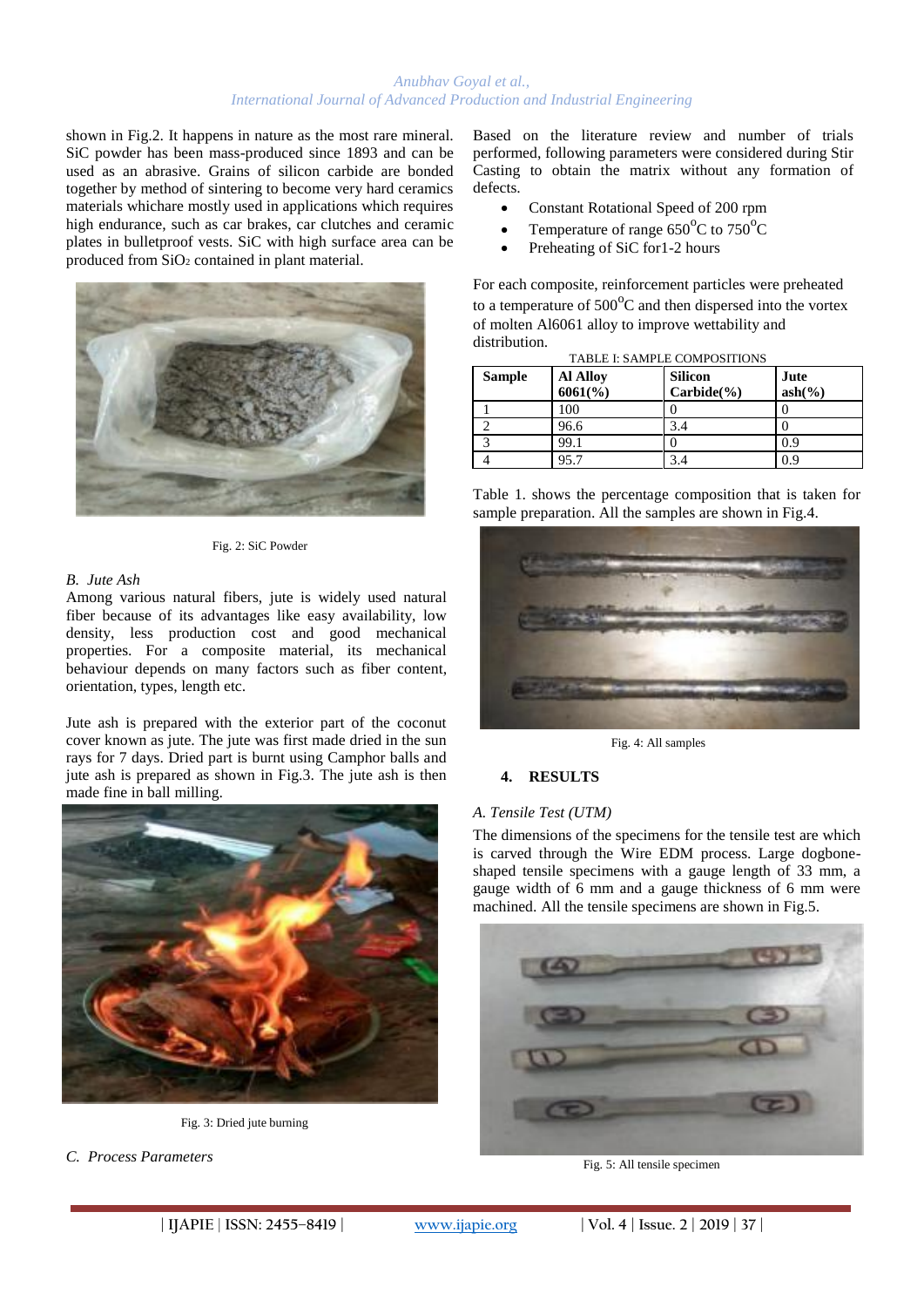It can be clearly seen from Fig.6. that tensile strength of Sample 2 which contains SiC particles (3.4%) by weight has the maximum value of 123Mpa and there isalso increase in Tensile strength for Sample 3 which contains Jute ash having value of 122MPa and there is reduction in tensile strength for sample 4 containing SiC and jute ash having value of 113Mpa but there is overall increase in strength in Sample 2, sample 3, sample 4 as compared to the Parent metal which sis sample1 having value of 63.9Mpa.



## Fig. 6: Comparison of Tensile Strength (MPa) and Micro-Hardness(HV)

# *B. Micro-Hardness(HV)*

The microhardness of the pure Al sample was measured along the middle-thickness of the processed casted zone with a 10-gram load for 10 seconds. Microhardness test result (shown in Fig.6.) gives us trend which depicts that microhardness of the composites increases because of the presence of the SiC particles and Jute ash particles. Highest microhardness is attained for sample 2 which contains SiC particles (3.4%) by weight.

## *C. Microstructure Characterization*

Stir Casting Process resulted in successful fabrication of Al6061 metal matrix composite. Microstructural images of the stirred zone (SZ) of all four Al6061 alloy types which was examined by SEM.Grain boundaries can be clearly seen from the SEM images as depicted in the Fig.7. and Fig.8. Also jute ash particles and SiC particles can be seen in Fig.9. and Fig.10. which indicates the homogenous mixture of reinforcement in parent metal.



Fig. 7: SEM image at 10μm for sample 2



Fig. 8: SEM image at 2um for sample 2



Fig. 9: SEM image at 10μm for sample 4